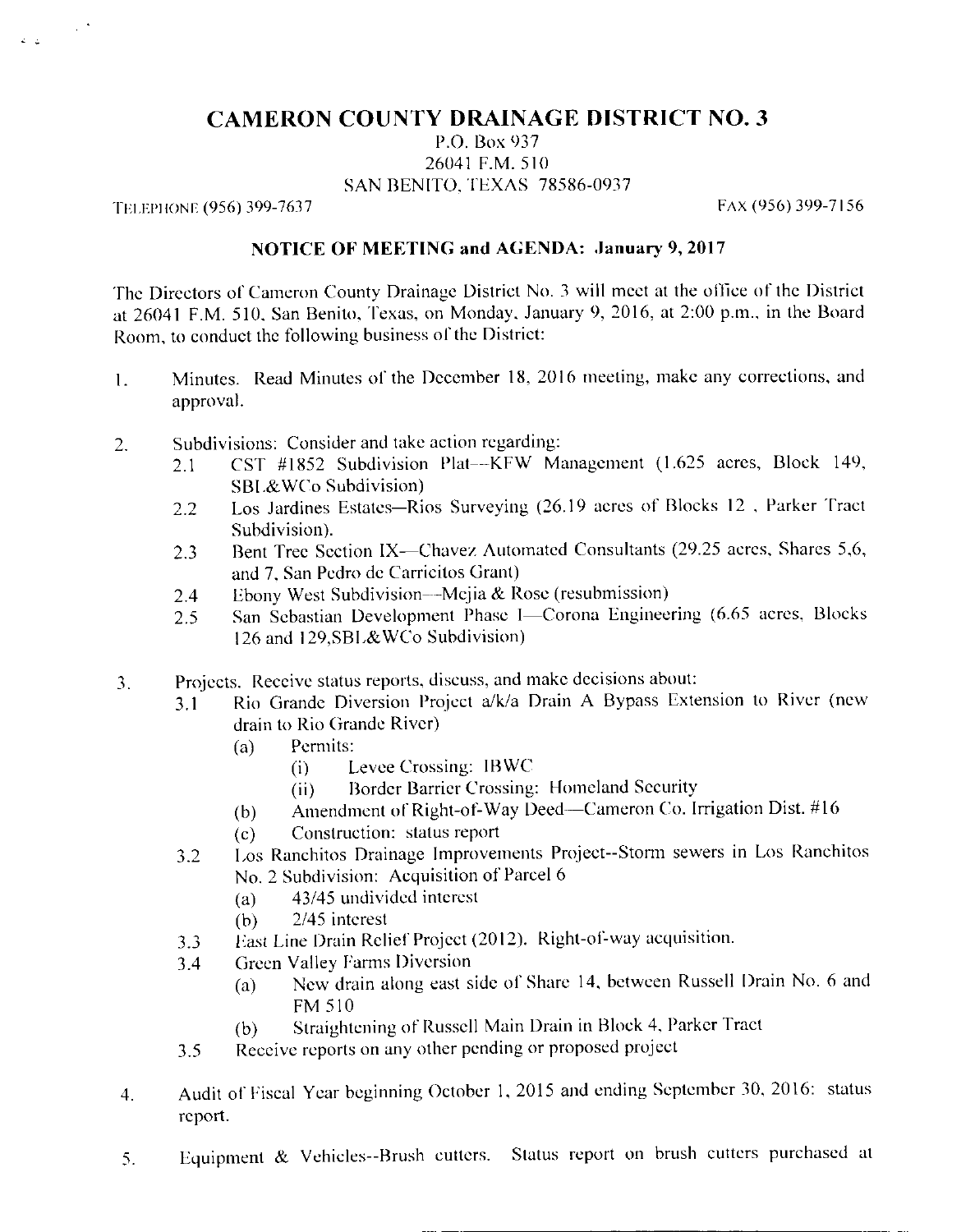October 10, 2016 meeting

- 6. Detention Basin–No. 1 [Blocks 36, 53, 58, 73 & 74, SBIC]. Status report–lease of part of property for cattle grazing.
- $7.$ Donations:
	- $7.1$ Resaca del Monte:
		- $(a)$ 75 foot strip for Old Drain A.
		- Agreement for donation of detention basin.  $(b)$
	- $7.2$ Randall Crane: Status report and take necessary action on donation of Drains in Blocks 214 and 213, San Benito Land & Water Co.
	- $7.3$ Drains in La Gloria Tract: Status report
- Agreements/Rights-of-Way/Permits/Interlocal Cooperation Contracts 8.
	- Drain 17N in Block 82, SBL&WCo.: Request of Henry Tomae for electric power  $8.1$ line crossing
	- Block 58 of what is commonly known as the Los Indios Irrigated Land Company 8.2 Subdivision recorded in Volume 2, Page 43, Map Records of Cameron County: Request of the County of Cameron for release of blanket easement/right-of-way.
	- East Rio Hondo Water Supply Corp.: Consider and take action on requests for 8.3 drain crossings and amendment of license agreements due to change in location of water and sewer lines.
	- DTL Properties, LLC: Down drain permit, 22.71 acres of land out of Tracts 8.4 Number Three (3), Four (4), and Five (5) of the Alfredo Garza Heirs Partition, in Share Twenty-Two (22) of the Espiritu Santo Grant
	- Drain 21E: Request of Kelly Pemelton to increase the size of the down drain in 8.5 Block 233, SBICO to Drain 21E
	- Drain F Right/Drain F Left: Request of Enrique Contreras for license agreement 8.6 to allow utilities on crossing property benefitting Lots 3,4,5, and 6, Block 211, SBL&WCo
- Reports. Receive reports and make decisions respecting the subject of such reports,  $9<sub>1</sub>$ including:
	- 9.1 Financial:
		- Report for month of December 2017 and FY to December 31, 2016  $(a)$
		- Investment Report for  $4<sup>th</sup>$  Quarter of 2016  $(b)$
	- 9.2 Manager:
	- 9.3 Attorney:
	- $9.4$ Engineer
	- Drain Supervisor: Monthly report 9.5
	- City of San Benito (if present) 9.6
- Payment of accounts, wages, and directors services  $10.$ 
	- Ratification of checks issued since last meeting and before this meeting  $10.1$
	- Issuance of checks this meeting. 10.2
- Executive session for discussion with attorney about status of pending litigation, and to 11. seek attorney's advice concerning pending and contemplated litigation, and to discuss any other matter in which the duty of the District's attorney to the District, pursuant to the